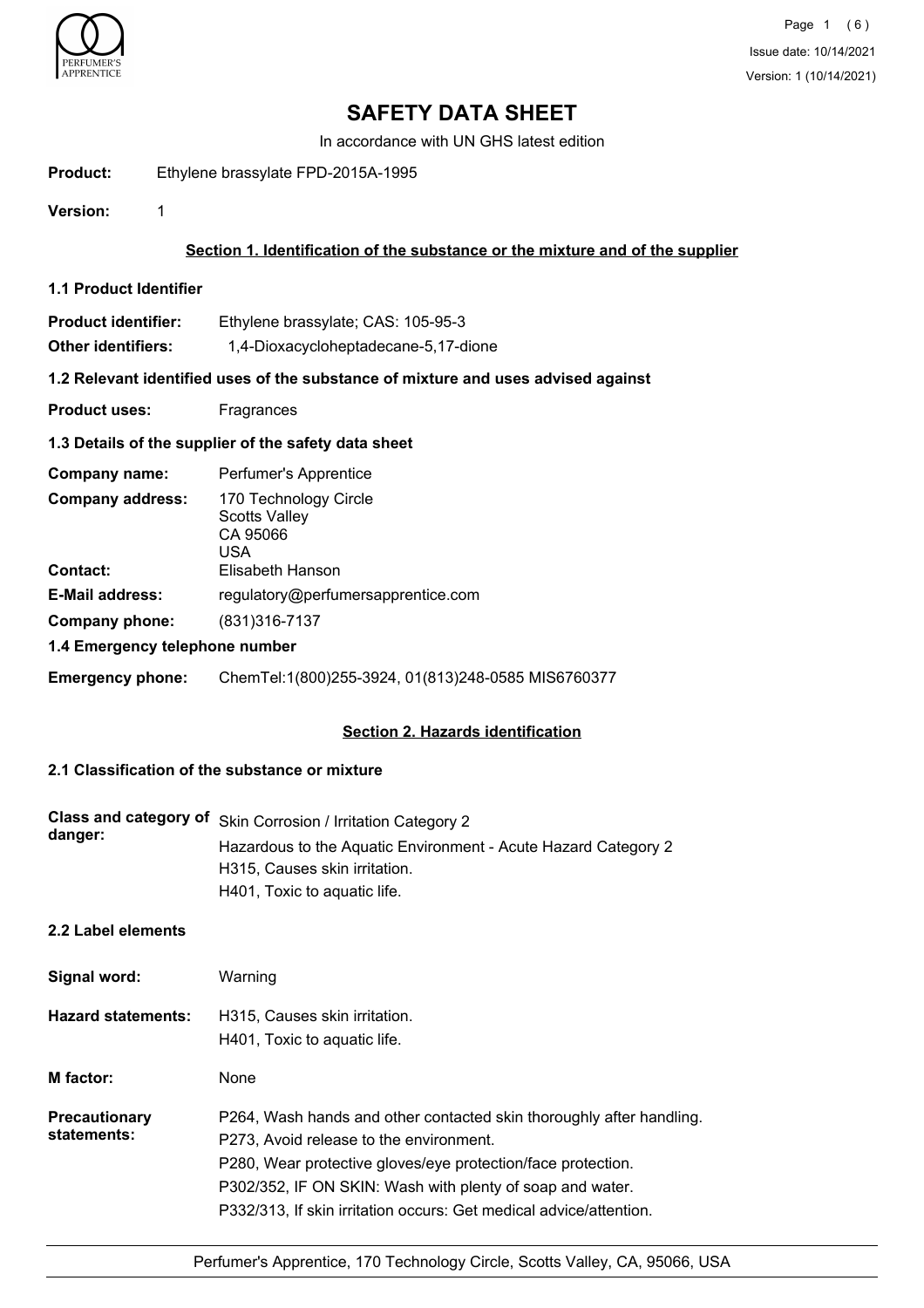

In accordance with UN GHS latest edition

| <b>Product:</b>                       | Ethylene brassylate FPD-2015A-1995 |                                                                                                                                                                        |
|---------------------------------------|------------------------------------|------------------------------------------------------------------------------------------------------------------------------------------------------------------------|
| Version:                              | 1                                  |                                                                                                                                                                        |
|                                       |                                    | P362, Take off contaminated clothing and wash before reuse.<br>P501, Dispose of contents/container to approved disposal site, in accordance with local<br>regulations. |
| Pictograms:                           |                                    |                                                                                                                                                                        |
| <b>Other hazards:</b>                 |                                    | None                                                                                                                                                                   |
|                                       |                                    | Section 3. Composition / information on ingredients                                                                                                                    |
| <b>3.1 Substances</b>                 |                                    |                                                                                                                                                                        |
| <b>Product identifier:</b>            |                                    | Ethylene brassylate; CAS: 105-95-3                                                                                                                                     |
|                                       |                                    | <b>Section 4. First-aid measures</b>                                                                                                                                   |
| 4.1 Description of first aid measures |                                    |                                                                                                                                                                        |
|                                       |                                    | IF ON SKIN: Wash with plenty of soap and water.                                                                                                                        |
|                                       |                                    | 4.2 Most important symptoms and effects, both acute and delayed                                                                                                        |
| Causes skin irritation.               |                                    |                                                                                                                                                                        |
|                                       |                                    | 4.3 Indication of any immediate medical attention and special treatment needed                                                                                         |
|                                       |                                    | None expected, see Section 4.1 for further information.                                                                                                                |

## **SECTION 5: Firefighting measures**

### **5.1 Extinguishing media**

Suitable media: Carbon dioxide, Dry chemical, Foam.

# **5.2 Special hazards arising from the substance or mixture**

In case of fire, may be liberated: Carbon monoxide, Unidentified organic compounds.

# **5.3 Advice for fire fighters:**

In case of insufficient ventilation, wear suitable respiratory equipment.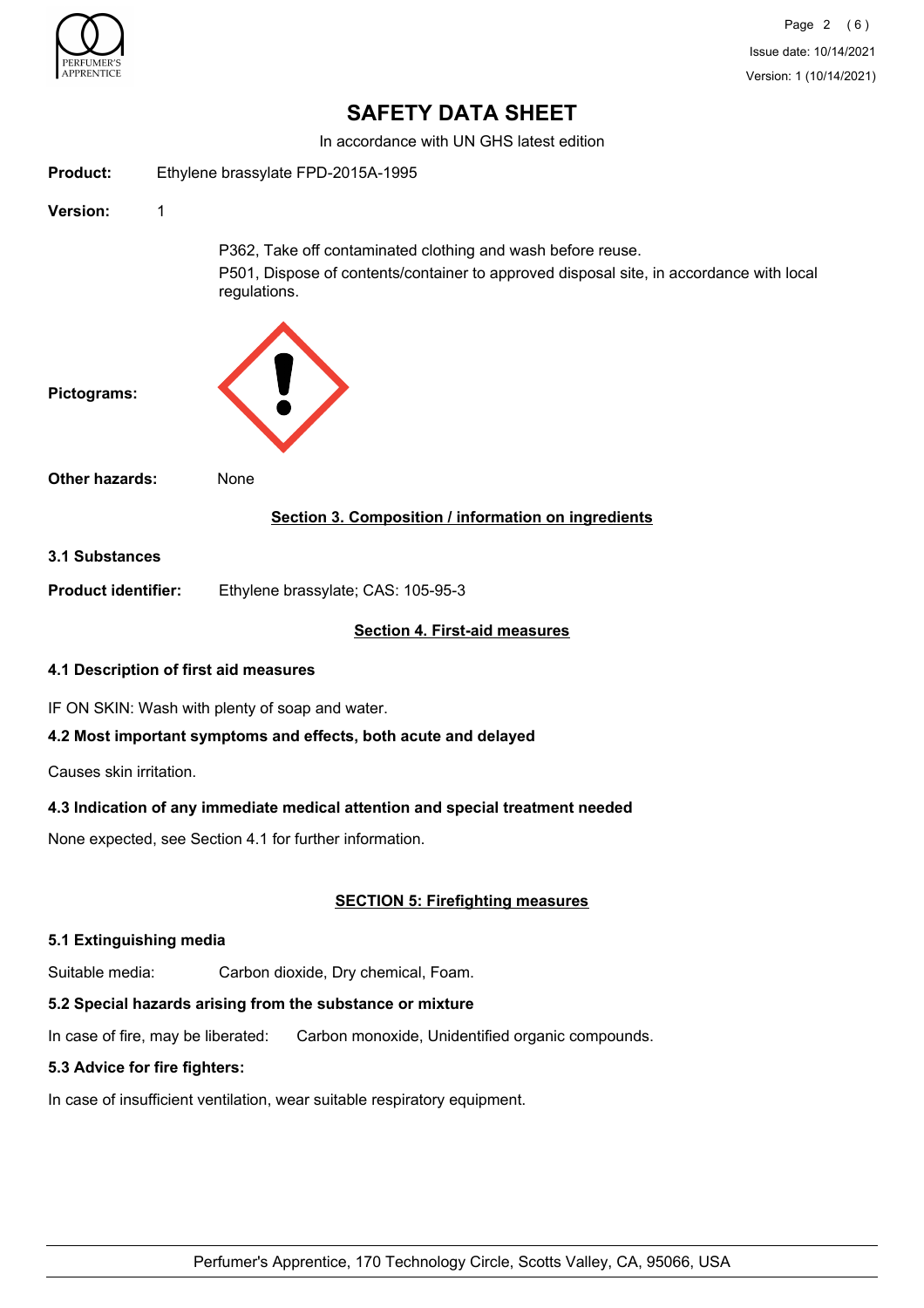

In accordance with UN GHS latest edition

**Product:** Ethylene brassylate FPD-2015A-1995

**Version:** 1

### **Section 6. Accidental release measures**

### **6.1 Personal precautions, protective equipment and emergency procedures:**

Avoid inhalation. Avoid contact with skin and eyes. See protective measures under Section 7 and 8.

#### **6.2 Environmental precautions:**

Keep away from drains, surface and ground water, and soil.

### **6.3 Methods and material for containment and cleaning up:**

Remove ignition sources. Provide adequate ventilation. Avoid excessive inhalation of vapours. Contain spillage immediately by use of sand or inert powder. Dispose of according to local regulations.

#### **6.4 Reference to other sections:**

Also refer to sections 8 and 13.

### **Section 7. Handling and storage**

### **7.1 Precautions for safe handling:**

Keep away from heat, sparks, open flames and hot surfaces. - No smoking. Use personal protective equipment as required. Use in accordance with good manufacturing and industrial hygiene practices. Use in areas with adequate ventilation Do not eat, drink or smoke when using this product.

### **7.2 Conditions for safe storage, including any incompatibilities:**

Store in a well-ventilated place. Keep container tightly closed. Keep cool. Ground/bond container and receiving equipment. Use explosion-proof electrical, ventilating and lighting equipment. Use only non-sparking tools. Take precautionary measures against static discharge.

#### **7.3 Specific end use(s):**

Fragrances: Use in accordance with good manufacturing and industrial hygiene practices.

### **Section 8. Exposure controls/personal protection**

#### **8.1 Control parameters**

Workplace exposure limits: Not Applicable

### **8.2 Exposure Controls**

### **Eye / Skin Protection**

Wear protective gloves/eye protection/face protection

### **Respiratory Protection**

Under normal conditions of use and where adequate ventilation is available to prevent build up of excessive vapour, this material should not require special engineering controls. However, in conditions of high or prolonged use, or high temperature or other conditions which increase exposure, the following engineering controls can be used to minimise exposure to personnel: a) Increase ventilation of the area with local exhaust ventilation. b) Personnel can use an approved, appropriately fitted respirator with organic vapour cartridge or canisters and particulate filters. c) Use closed systems for transferring and processing this material.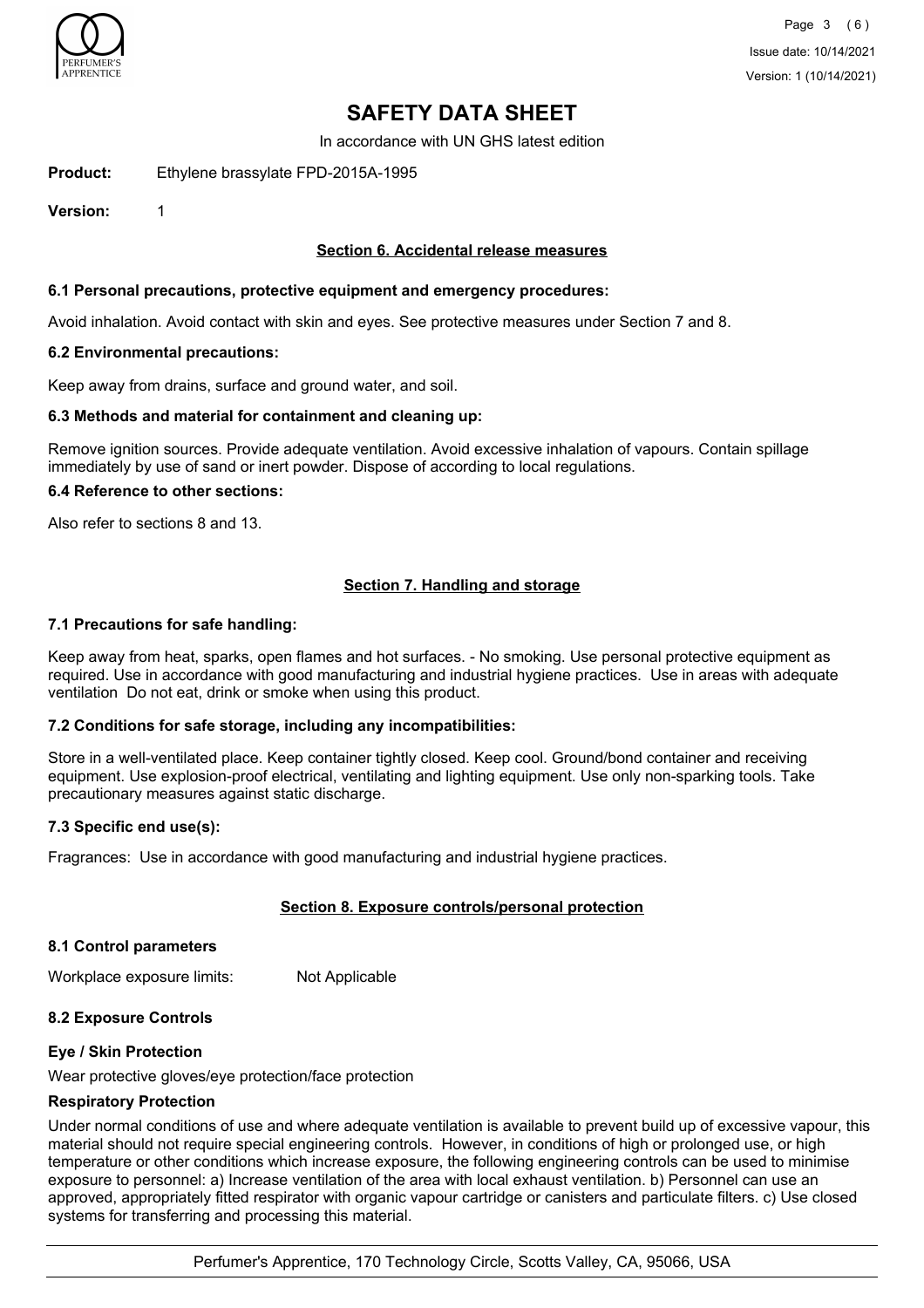

Page 4 (6) Issue date: 10/14/2021 Version: 1 (10/14/2021)

# **SAFETY DATA SHEET**

In accordance with UN GHS latest edition

**Product:** Ethylene brassylate FPD-2015A-1995

**Version:** 1

Also refer to Sections 2 and 7.

## **Section 9. Physical and chemical properties**

### **9.1 Information on basic physical and chemical properties**

| Appearance:                    | Not determined |
|--------------------------------|----------------|
| Odour:                         | Not determined |
| pH:                            | Not determined |
| Initial boiling point / range: | Not determined |
| Flash point:                   | 161 °C         |
| Vapour pressure:               | Not determined |
| <b>Relative density:</b>       | Not determined |
| Solubility(ies):               | Not determined |
| 9.2 Other information:         | None available |

## **Section 10. Stability and reactivity**

#### **10.1 Reactivity:**

Presents no significant reactivity hazard, by itself or in contact with water.

### **10.2 Chemical stability:**

Good stability under normal storage conditions.

### **10.3 Possibility of hazardous reactions:**

Not expected under normal conditions of use.

### **10.4 Conditions to avoid:**

Avoid extreme heat.

### **10.5 Incompatible materials:**

Avoid contact with strong acids, alkalis or oxidising agents.

### **10.6 Hazardous decomposition products:**

Not expected.

### **Section 11. Toxicological information**

## **11.1 Information on toxicological effects**

Causes skin irritation.

Assumed Toxicity Value (LD50 or ATE) for Acute Oral Toxicity: Not Applicable Assumed Toxicity Value (LD50 or ATE) for Acute Dermal Toxicity: Not Applicable **Assumed Toxicity Value (LC50 or ATE) for Acute Inhalation Toxicity:** Not Available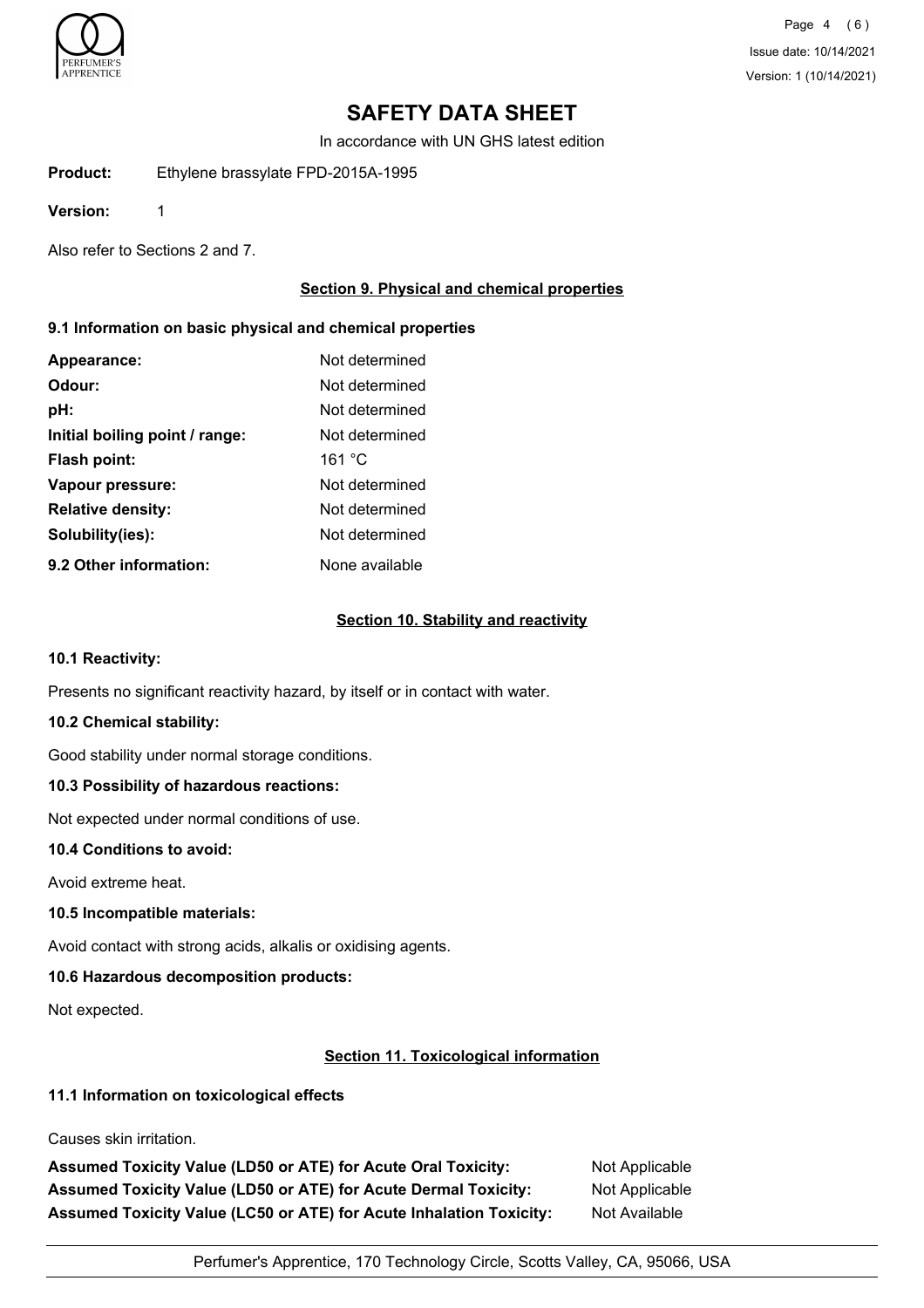

In accordance with UN GHS latest edition

**Product:** Ethylene brassylate FPD-2015A-1995

**Version:** 1

## **Inhalation Route:** Not Available

Refer to Section 2 for additional information.

## **Section 12. Ecological information**

| 12.1 Toxicity:                      | Not available |
|-------------------------------------|---------------|
| 12.2 Persistence and degradability: | Not available |
| 12.3 Bioaccumulative potential:     | Not available |
| 12.4 Mobility in soil:              | Not available |

**12.5 Results of PBT and vPvB assessment:**

This substance does not meet the PBT/vPvB criteria of REACH, annex XIII.

**12.6 Other adverse effects:** Not available

### **Section 13. Disposal considerations**

### **13.1 Waste treatment methods:**

Dispose of in accordance with local regulations. Avoid disposing into drainage systems and into the environment. Empty containers should be taken to an approved waste handling site for recycling or disposal.

## **Section 14. Transport information**

| 14.1 UN number:                    | Not classified                              |
|------------------------------------|---------------------------------------------|
| 14.2 UN Proper Shipping Name:      | Not classified                              |
| 14.3 Transport hazard class(es):   | Not classified                              |
| <b>Sub Risk:</b>                   | Not classified                              |
| 14.4. Packing Group:               | Not classified                              |
| <b>14.5 Environmental hazards:</b> | Not environmentally hazardous for transport |
| 14.6 Special precautions for user: | None additional                             |
|                                    |                                             |

**14.7 Transport in bulk according to Annex II of MARPOL73/78 and the IBC Code:**

Not classified

## **Section 15. Regulatory information**

### **15.1 Safety, health and environmental regulations/legislation specific for the substance or mixture**

None additional

## **15.2 Chemical Safety Assessment**

A Chemical Safety Assessment has not been carried out for this product.

## **Section 16. Other information**